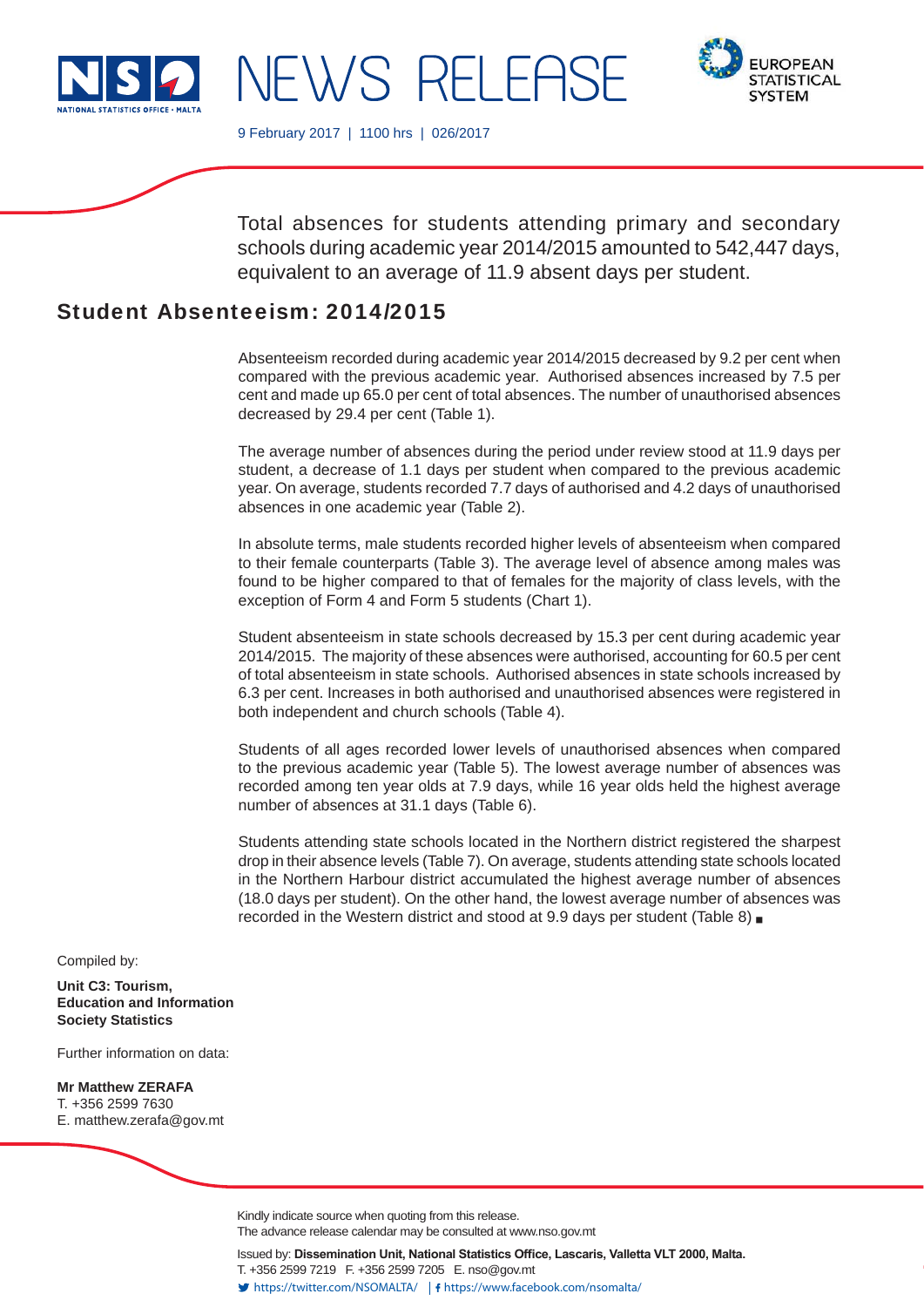| <b>Class level</b> | Academic year<br>2012/2013 | Academic year<br>2013/2014   | Academic year<br>2014/2015 | Percentage change   |
|--------------------|----------------------------|------------------------------|----------------------------|---------------------|
|                    |                            | <b>Authorised absences</b>   |                            | 2014-2015/2013-2014 |
| Year 1             | 36,552                     | 28,451                       | 35,450                     | 24.6                |
| Year <sub>2</sub>  | 30,039                     | 22,579                       | 30,564                     | 35.4                |
| Year <sub>3</sub>  | 29,103                     | 19,409                       | 25,693                     | 32.4                |
| Year 4             | 23,437                     | 18,558                       | 21,917                     | 18.1                |
| Year 5             | 24,210                     | 17,325                       | 21,903                     | 26.4                |
| Year 6             | 25,197                     | 18,081                       | 20,393                     | 12.8                |
| Form 1             | 25,780                     | 24,883                       | 31,684                     | 27.3                |
| Form 2             | 29,090                     | 25,476                       | 31,703                     | 24.4                |
| Form 3             | 34,600                     | 29,331                       | 33,465                     | 14.1                |
| Form 4             | 47,175                     | 38,665                       | 41,566                     | 7.5                 |
| Form 5             | 129,717                    | 85,215                       | 58,085                     | $-31.8$             |
| <b>Total</b>       | 434,899                    | 327,972                      | 352,423                    | 7.5                 |
|                    |                            | <b>Unauthorised absences</b> |                            |                     |
| Year 1             | 15,794                     | 17,442                       | 12,260                     | $-29.7$             |
| Year <sub>2</sub>  | 15,555                     | 15,674                       | 12,988                     | $-17.1$             |
| Year <sub>3</sub>  | 14,216                     | 13,552                       | 10,200                     | $-24.7$             |
| Year 4             | 15,093                     | 14,408                       | 10,532                     | $-26.9$             |
| Year 5             | 15,966                     | 14,045                       | 11,243                     | $-19.9$             |
| Year 6             | 15,890                     | 15,179                       | 10,313                     | $-32.1$             |
| Form 1             | 21,244                     | 20,619                       | 13,171                     | $-36.1$             |
| Form 2             | 29,010                     | 26,052                       | 17,452                     | $-33.0$             |
| Form 3             | 35,350                     | 34,767                       | 21,204                     | $-39.0$             |
| Form 4             | 48,351                     | 44,860                       | 30,727                     | $-31.5$             |
| Form 5             | 48,793                     | 52,670                       | 39,933                     | $-24.2$             |
| <b>Total</b>       | 275,262                    | 269,267                      | 190,024                    | $-29.4$             |
|                    |                            |                              |                            |                     |
| Year 1             | 52,346                     | 45,893                       | 47,710                     | 4.0                 |
| Year <sub>2</sub>  | 45,593                     | 38,253                       | 43,552                     | 13.9                |
| Year <sub>3</sub>  | 43,319                     | 32,961                       | 35,893                     | 8.9                 |
| Year 4             | 38,530                     | 32,966                       | 32,449                     | $-1.6$              |
| Year 5             | 40,176                     | 31,371                       | 33,147                     | 5.7                 |
| Year <sub>6</sub>  | 41,087                     | 33,260                       | 30,706                     | $-7.7$              |
| Form 1             | 47,024                     | 45,501                       | 44,856                     | $-1.4$              |
| Form 2             | 58,100                     | 51,528                       | 49,155                     | $-4.6$              |
| Form 3             | 69,950                     | 64,098                       | 54,669                     | $-14.7$             |
| Form 4             | 95,525                     | 83,525                       | 72,292                     | $-13.4$             |
| Form 5             | 178,510                    | 137,884                      | 98,018                     | $-28.9$             |
| <b>Total</b>       | 710,161                    | 597,239                      | 542,447                    | $-9.2$              |

## **Table 1. Absences by academic year and class level\***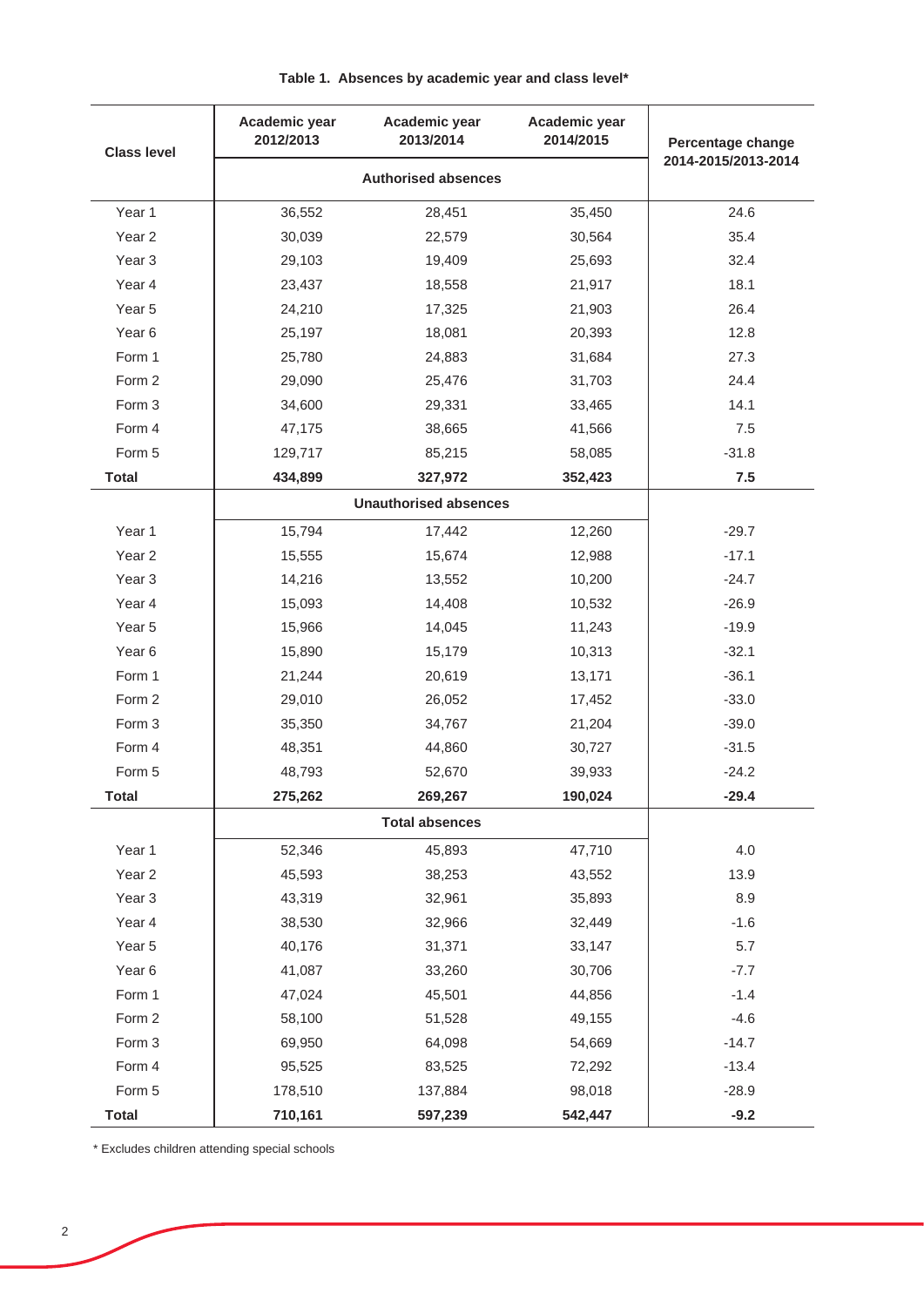| <b>Class level</b> | Academic year<br>2012/2013 | Academic year<br>2013/2014   | Academic year<br>2014/2015 |  |
|--------------------|----------------------------|------------------------------|----------------------------|--|
|                    |                            | <b>Authorised absences</b>   |                            |  |
| Year 1             | 9.3                        | 6.6                          | 8.2                        |  |
| Year <sub>2</sub>  | 7.7                        | 5.7                          | 7.1                        |  |
| Year <sub>3</sub>  | 7.4                        | 4.9                          | 6.4                        |  |
| Year 4             | 6.0                        | 4.7                          | 5.5                        |  |
| Year 5             | 6.0                        | 4.5                          | 5.6                        |  |
| Year <sub>6</sub>  | 6.4                        | 4.5                          | 5.2                        |  |
| Form 1             | 6.3                        | 6.2                          | 7.6                        |  |
| Form 2             | 6.7                        | 6.3                          | 7.9                        |  |
| Form 3             | 7.8                        | 6.6                          | 8.2                        |  |
| Form 4             | 9.9                        | 8.6                          | 9.3                        |  |
| Form 5             | 26.7                       | 17.8                         | 13.1                       |  |
| <b>Total</b>       | 9.4                        | 7.2                          | 7.7                        |  |
|                    |                            | <b>Unauthorised absences</b> |                            |  |
| Year 1             | 4.0                        | 4.1                          | 2.8                        |  |
| Year <sub>2</sub>  | 4.0                        | 3.9                          | 3.0                        |  |
| Year <sub>3</sub>  | 3.6                        | 3.4                          | 2.5                        |  |
| Year 4             | 3.9                        | 3.7                          | 2.6                        |  |
| Year 5             | 4.0                        | 3.6                          | 2.9                        |  |
| Year <sub>6</sub>  | 4.0                        | 3.8                          | 2.6                        |  |
| Form 1             | 5.2                        | 5.2                          | 3.1                        |  |
| Form 2             | 6.7                        | 6.4                          | 4.3                        |  |
| Form 3             | 8.0                        | 7.8                          | 5.2                        |  |
| Form 4             | 10.1                       | 9.9                          | 6.9                        |  |
| Form 5             | 10.1                       | 11.0                         | 9.0                        |  |
| <b>Total</b>       | $6.0\,$                    | 5.9                          | 4.2                        |  |
|                    |                            | <b>Total absences</b>        |                            |  |
| Year 1             | 13.3                       | 10.7                         | 11.0                       |  |
| Year <sub>2</sub>  | 11.7                       | 9.6                          | 10.2                       |  |
| Year <sub>3</sub>  | 11.0                       | 8.4                          | 9.0                        |  |
| Year 4             | 9.9                        | 8.4                          | 8.1                        |  |
| Year 5             | 10.0                       | 8.1                          | 8.4                        |  |
| Year <sub>6</sub>  | 10.4                       | 8.2                          | 7.8                        |  |
| Form 1             | 11.4                       | 11.4                         | 10.7                       |  |
| Form 2             | 13.4                       | 12.7                         | 12.2                       |  |
| Form 3             | 15.8                       | 14.4                         | 13.4                       |  |
| Form 4             | 20.0                       | 18.5                         | 16.2                       |  |
| Form 5             | 36.8                       | 28.8                         | 22.0                       |  |
| <b>Total</b>       | 15.4                       | 13.0                         | 11.9                       |  |

## **Table 2. Average absences by academic year and class level\***

\* Excludes children attending special schools

Note: Averages are compiled on the basis of the entire student population as present in news release No: 202/2016.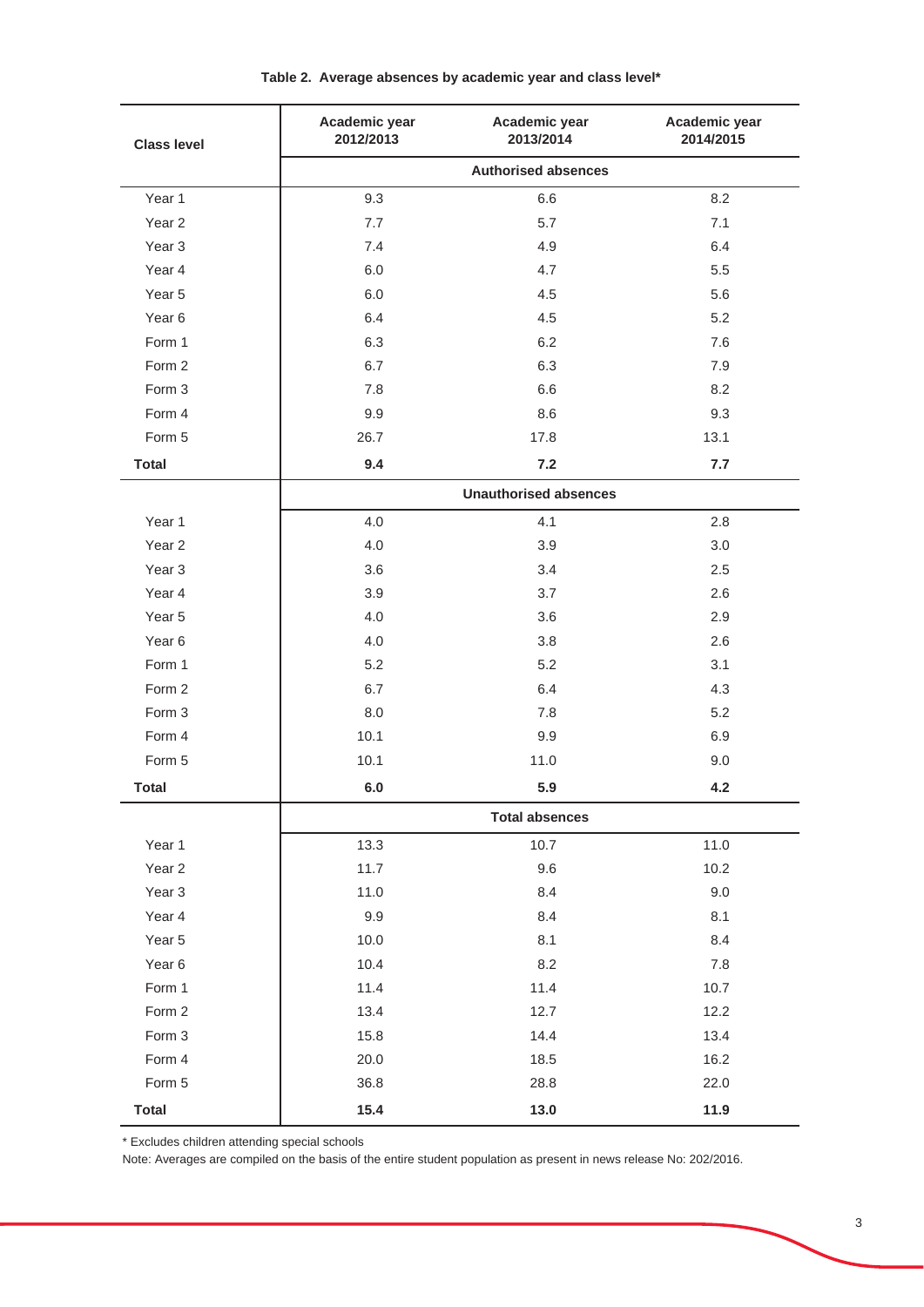| <b>Class</b>      | Academic year 2012/2013 | Academic year 2013/2014 |                              |                | Academic year 2014/2015 |                | Percentage change<br>2014-2015/2013-2014 |                |
|-------------------|-------------------------|-------------------------|------------------------------|----------------|-------------------------|----------------|------------------------------------------|----------------|
| level             | <b>Males</b>            | <b>Females</b>          | <b>Males</b>                 | <b>Females</b> | <b>Males</b>            | <b>Females</b> | <b>Males</b>                             | <b>Females</b> |
|                   |                         |                         | <b>Authorised absences</b>   |                |                         |                |                                          |                |
| Year 1            | 19,027                  | 17,524                  | 14,841                       | 13,609         | 18,311                  | 17,138         | 23.4                                     | 25.9           |
| Year <sub>2</sub> | 15,855                  | 14,184                  | 11,699                       | 10,880         | 16,170                  | 14,394         | 38.2                                     | 32.3           |
| Year <sub>3</sub> | 14,727                  | 14,376                  | 10,288                       | 9,121          | 13,267                  | 12,426         | 29.0                                     | 36.2           |
| Year 4            | 11,524                  | 11,913                  | 9,641                        | 8,917          | 11,716                  | 10,201         | 21.5                                     | 14.4           |
| Year 5            | 11,901                  | 12,310                  | 9,115                        | 8,211          | 11,176                  | 10,727         | 22.6                                     | 30.7           |
| Year <sub>6</sub> | 13,432                  | 11,765                  | 8,868                        | 9,213          | 10,688                  | 9,706          | 20.5                                     | 5.4            |
| Form 1            | 13,239                  | 12,541                  | 13,544                       | 11,339         | 16,031                  | 15,653         | 18.4                                     | 38.0           |
| Form 2            | 14,624                  | 14,466                  | 13,579                       | 11,897         | 17,231                  | 14,472         | 26.9                                     | 21.7           |
| Form 3            | 17,842                  | 16,758                  | 15,222                       | 14,109         | 17,567                  | 15,897         | 15.4                                     | 12.7           |
| Form 4            | 25,638                  | 21,537                  | 20,699                       | 17,966         | 20,730                  | 20,835         | 0.2                                      | 16.0           |
| Form 5            | 83,599                  | 46,118                  | 47,033                       | 38,182         | 30,480                  | 27,606         | $-35.2$                                  | -27.7          |
| Total             | 241,407                 | 193,492                 | 174,529                      | 153,443        | 183,368                 | 169,056        | 5.1                                      | 10.2           |
|                   |                         |                         | <b>Unauthorised absences</b> |                |                         |                |                                          |                |
| Year 1            | 7,986                   | 7,808                   | 9,233                        | 8,209          | 6,360                   | 5,900          | $-31.1$                                  | $-28.1$        |
| Year <sub>2</sub> | 7,947                   | 7,608                   | 8,198                        | 7,476          | 6,700                   | 6,288          | $-18.3$                                  | $-15.9$        |
| Year <sub>3</sub> | 7,813                   | 6,403                   | 7,538                        | 6,013          | 5,527                   | 4,673          | $-26.7$                                  | $-22.3$        |
| Year 4            | 8,217                   | 6,877                   | 7,885                        | 6,523          | 5,917                   | 4,616          | $-25.0$                                  | $-29.2$        |
| Year 5            | 8,294                   | 7,672                   | 7,728                        | 6,317          | 6,467                   | 4,776          | $-16.3$                                  | $-24.4$        |
| Year <sub>6</sub> | 8,578                   | 7,312                   | 8,030                        | 7,149          | 5,857                   | 4,456          | $-27.1$                                  | $-37.7$        |
| Form 1            | 11,863                  | 9,381                   | 10,894                       | 9,725          | 7,109                   | 6,062          | $-34.7$                                  | $-37.7$        |
| Form 2            | 14,259                  | 14,751                  | 14,552                       | 11,500         | 9,156                   | 8,296          | $-37.1$                                  | $-27.9$        |
| Form 3            | 17,130                  | 18,220                  | 16,096                       | 18,671         | 11,108                  | 10,096         | $-31.0$                                  | $-45.9$        |
| Form 4            | 25,592                  | 22,758                  | 21,321                       | 23,539         | 14,156                  | 16,571         | $-33.6$                                  | $-29.6$        |
| Form 5            | 28,280                  | 20,513                  | 26,825                       | 25,845         | 18,666                  | 21,267         | $-30.4$                                  | $-17.7$        |
| Total             | 145,960                 | 129,302                 | 138,300                      | 130,967        | 97,025                  | 92,999         | $-29.8$                                  | $-29.0$        |
|                   |                         |                         | <b>Total absences</b>        |                |                         |                |                                          |                |
| Year 1            | 27,014                  | 25,332                  | 24,074                       | 21,819         | 24,671                  | 23,039         | 2.5                                      | 5.6            |
| Year <sub>2</sub> | 23,802                  | 21,792                  | 19,897                       | 18,356         | 22,871                  | 20,681         | 14.9                                     | 12.7           |
| Year <sub>3</sub> | 22,540                  | 20,779                  | 17,826                       | 15,135         | 18,794                  | 17,099         | 5.4                                      | 13.0           |
| Year 4            | 19,740                  | 18,790                  | 17,526                       | 15,440         | 17,633                  | 14,816         | 0.6                                      | $-4.0$         |
| Year 5            | 20,195                  | 19,982                  | 16,843                       | 14,528         | 17,643                  | 15,503         | 4.8                                      | 6.7            |
| Year <sub>6</sub> | 22,010                  | 19,077                  | 16,898                       | 16,361         | 16,545                  | 14,161         | $-2.1$                                   | $-13.4$        |
| Form 1            | 25,102                  | 21,922                  | 24,438                       | 21,064         | 23,141                  | 21,715         | $-5.3$                                   | 3.1            |
| Form 2            | 28,884                  | 29,217                  | 28,131                       | 23,397         | 26,387                  | 22,768         | $-6.2$                                   | $-2.7$         |
| Form 3            | 34,973                  | 34,978                  | 31,318                       | 32,780         | 28,676                  | 25,993         | $-8.4$                                   | $-20.7$        |
| Form 4            | 51,230                  | 44,295                  | 42,019                       | 41,505         | 34,886                  | 37,406         | $-17.0$                                  | $-9.9$         |
| Form 5            | 111,878                 | 66,631                  | 73,858                       | 64,027         | 49,146                  | 48,873         | $-33.5$                                  | $-23.7$        |
| <b>Total</b>      | 387,367                 | 322,794                 | 312,829                      | 284,410        | 280,392                 | 262,055        | $-10.4$                                  | $-7.9$         |

| Table 3. Absences by academic year, sex and class level* |  |
|----------------------------------------------------------|--|
|----------------------------------------------------------|--|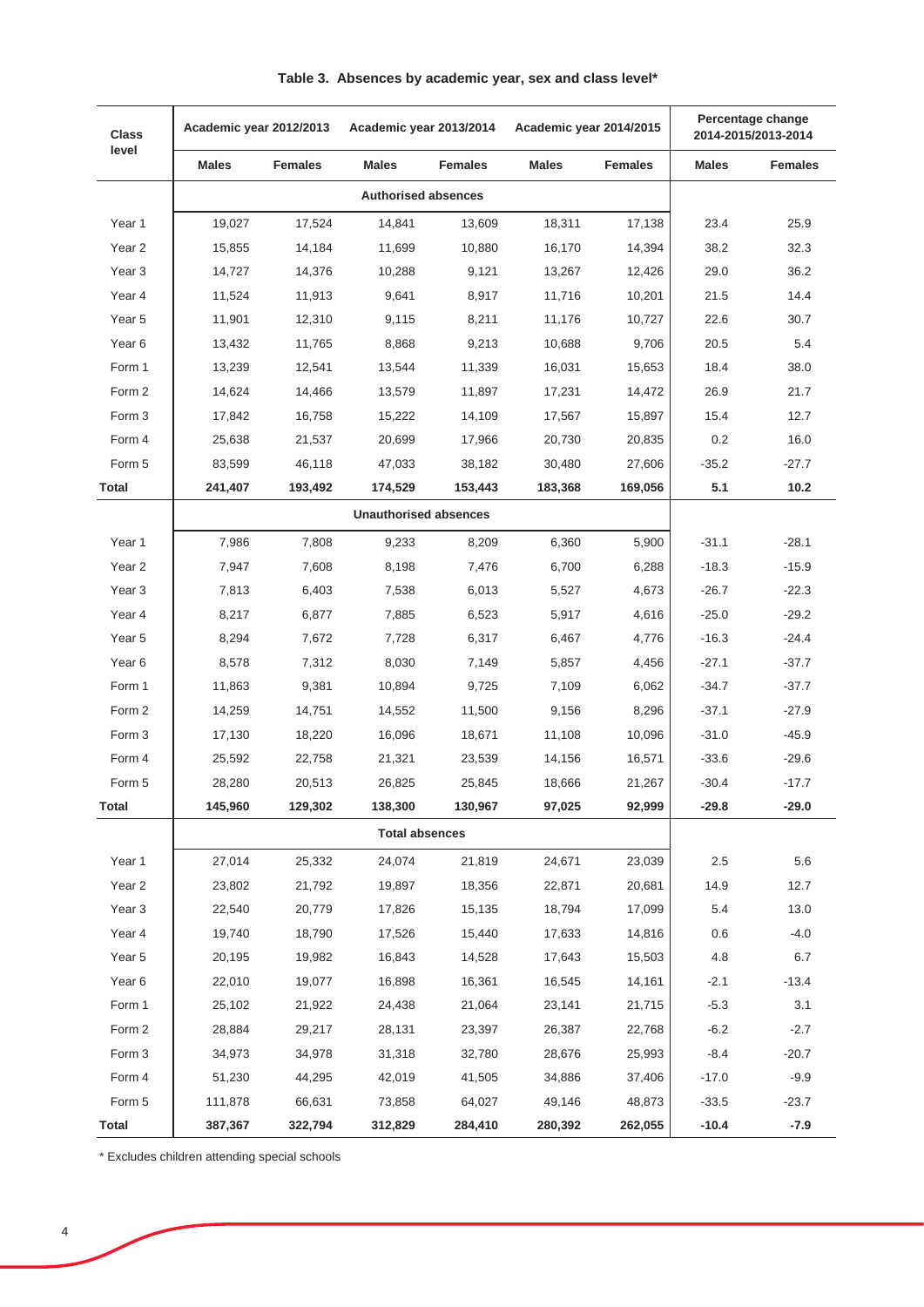

**Chart 1. Average absences by class level and sex: 2014/2015**

Note: Averages are compiled on the basis of the entire student population as present in news release No: 202/2016.



**Chart 2. Percentage of unauthorised abscences by academic year and school type**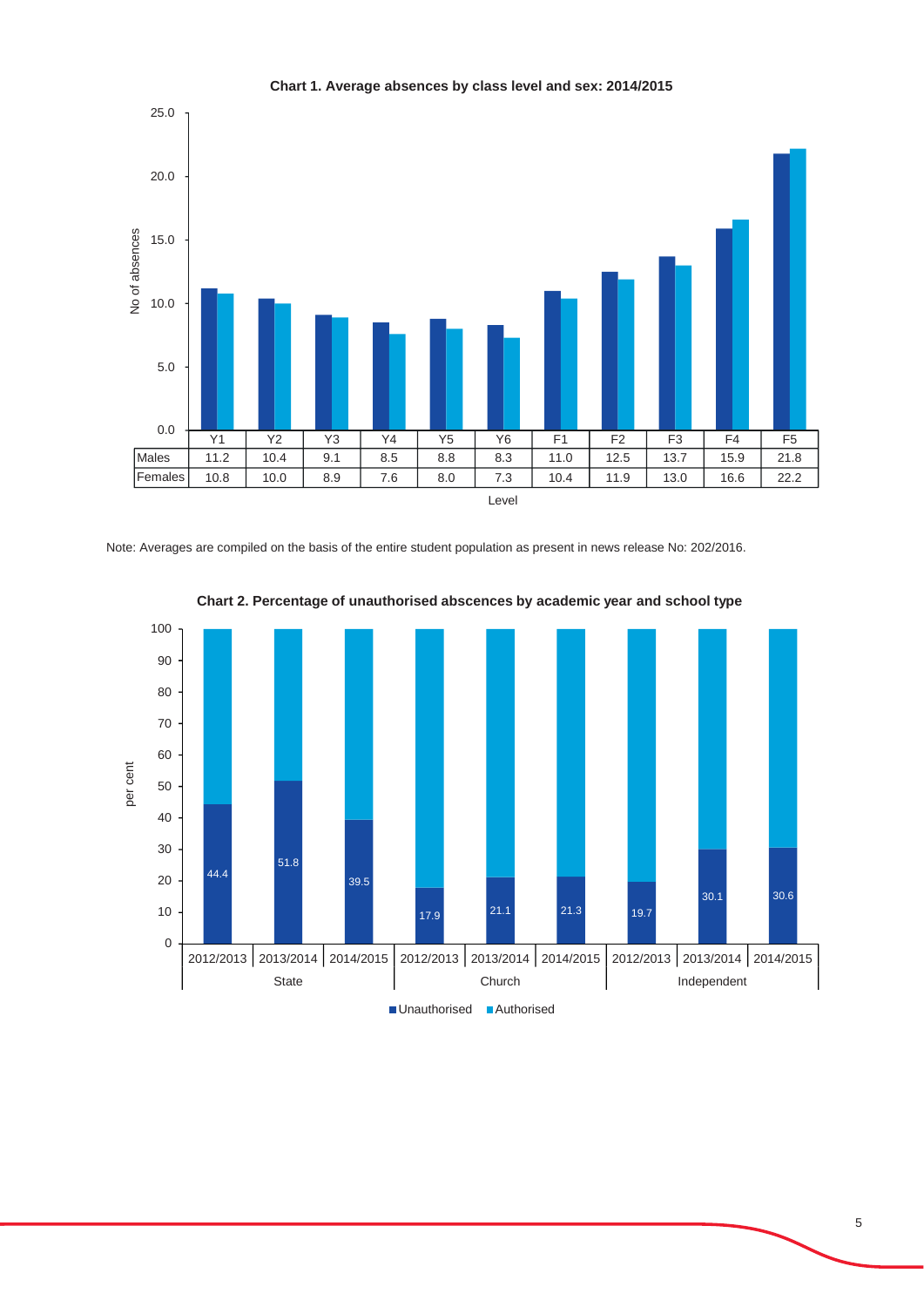| Level                            | <b>Authorised absences</b> | <b>Unauthorised</b><br>absences | <b>Total</b><br>absences |  |  |
|----------------------------------|----------------------------|---------------------------------|--------------------------|--|--|
|                                  | Academic year 2012/2013    |                                 |                          |  |  |
| Primary                          | 97,388                     | 78,452                          | 175,840                  |  |  |
| Lower Secondary (Form 1-3)       | 58,616                     | 79,437                          | 138,053                  |  |  |
| Upper Secondary (Form 4-5)       | 153,776                    | 89,142                          | 242,918                  |  |  |
| <b>Total State Schools</b>       | 309,780                    | 247,031                         | 556,811                  |  |  |
| Primary                          | 50,391                     | 8,797                           | 59,188                   |  |  |
| Lower Secondary (Form 1-3)       | 23,675                     | 4,987                           | 28,661                   |  |  |
| Upper Secondary (Form 4-5)       | 17,717                     | 6,244                           | 23,961                   |  |  |
| <b>Total Church Schools</b>      | 91,783                     | 20,028                          | 111,811                  |  |  |
| Primary                          | 20,759                     | 5,265                           | 26,024                   |  |  |
| Lower Secondary (Form 1-3)       | 7,180                      | 1,180                           | 8,360                    |  |  |
| Upper Secondary (Form 4-5)       | 5,398                      | 1,758                           | 7,156                    |  |  |
| <b>Total Independent Schools</b> | 33,337                     | 8,203                           | 41,540                   |  |  |
|                                  |                            | Academic year 2013/2014         |                          |  |  |
| Primary                          | 71,971                     | 72,800                          | 144,771                  |  |  |
| Lower Secondary (Form 1-3)       | 49,299                     | 74,427                          | 123,726                  |  |  |
| Upper Secondary (Form 4-5)       | 98,280                     | 88,282                          | 186,562                  |  |  |
| <b>Total State Schools</b>       | 219,550                    | 235,509                         | 455,059                  |  |  |
| Primary                          | 38,619                     | 9,452                           | 48,071                   |  |  |
| Lower Secondary (Form 1-3)       | 22,176                     | 4,785                           | 26,961                   |  |  |
| Upper Secondary (Form 4-5)       | 18,897                     | 7,129                           | 26,026                   |  |  |
| <b>Total Church Schools</b>      | 79,691                     | 21,366                          | 101,058                  |  |  |
| Primary                          | 13,813                     | 8,048                           | 21,861                   |  |  |
| Lower Secondary (Form 1-3)       | 8,215                      | 2,225                           | 10,440                   |  |  |
| Upper Secondary (Form 4-5)       | 6,702                      | 2,119                           | 8,821                    |  |  |
| <b>Total Independent Schools</b> | 28,730                     | 12,392                          | 41,123                   |  |  |
|                                  |                            | Academic year 2014/2015         |                          |  |  |
| Primary                          | 94,129                     | 48,621                          | 142,750                  |  |  |
| Lower Secondary (Form 1-3)       | 63,495                     | 43,522                          | 107,017                  |  |  |
| Upper Secondary (Form 4-5)       | 75,779                     | 59,986                          | 135,765                  |  |  |
| <b>Total State Schools</b>       | 233,403                    | 152,129                         | 385,532                  |  |  |
| Primary                          | 45,780                     | 11,072                          | 56,852                   |  |  |
| Lower Secondary (Form 1-3)       | 25,149                     | 5,164                           | 30,313                   |  |  |
| Upper Secondary (Form 4-5)       | 17,751                     | 8,140                           | 25,891                   |  |  |
| <b>Total Church Schools</b>      | 88,680                     | 24,376                          | 113,056                  |  |  |
| Primary                          | 16,011                     | 7,844                           | 23,855                   |  |  |
| Lower Secondary (Form 1-3)       | 8,208                      | 3,141                           | 11,349                   |  |  |
| Upper Secondary (Form 4-5)       | 6,122                      | 2,534                           | 8,655                    |  |  |
| <b>Total Independent Schools</b> | 30,340                     | 13,519                          | 43,859                   |  |  |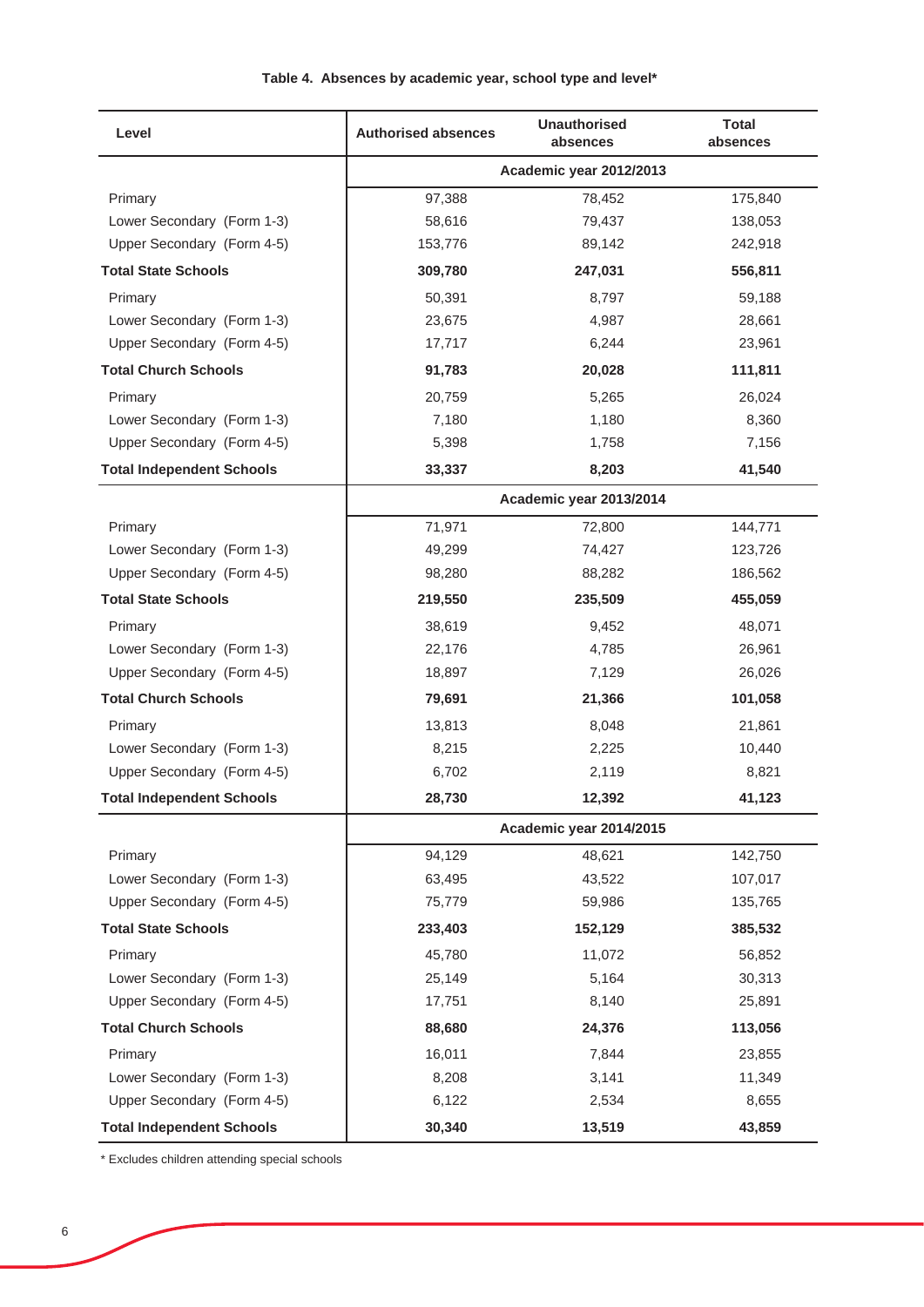| Age               | Academic year<br>2012/2013 | Academic year<br>2013/2014   | Academic year<br>2014/2015 | Percentage change<br>2014-2015/2013-2014 |
|-------------------|----------------------------|------------------------------|----------------------------|------------------------------------------|
|                   | <b>Authorised absences</b> |                              |                            |                                          |
| 5 years and under | 35,545                     | 27,325                       | 34,177                     | 25.1                                     |
| 6 years           | 29,992                     | 22,444                       | 30,662                     | 36.6                                     |
| 7 years           | 29,181                     | 19,331                       | 25,832                     | 33.6                                     |
| 8 years           | 23,261                     | 18,410                       | 21,701                     | 17.9                                     |
| 9 years           | 24,316                     | 17,289                       | 21,939                     | 26.9                                     |
| 10 years          | 24,815                     | 18,289                       | 20,444                     | 11.8                                     |
| 11 years          | 25,621                     | 24,296                       | 30,880                     | 27.1                                     |
| 12 years          | 28,824                     | 25,198                       | 30,920                     | 22.7                                     |
| 13 years          | 32,603                     | 28,517                       | 32,828                     | 15.1                                     |
| 14 years          | 43,841                     | 36,140                       | 40,915                     | 13.2                                     |
| 15 years          | 114,465                    | 78,132                       | 55,447                     | $-29.0$                                  |
| 16 years          | 21,875                     | 12,327                       | 6,448                      | $-47.7$                                  |
| Over 16 years     | 560                        | 273                          | 230                        | $-15.6$                                  |
| <b>Total</b>      | 434,899                    | 327,972                      | 352,423                    | 7.5                                      |
|                   |                            | <b>Unauthorised absences</b> |                            |                                          |
| 5 years and under | 15,422                     | 16,596                       | 11,594                     | $-30.1$                                  |
| 6 years           | 15,291                     | 15,649                       | 12,261                     | $-21.6$                                  |
| 7 years           | 14,124                     | 13,511                       | 10,776                     | $-20.2$                                  |
| 8 years           | 14,961                     | 14,155                       | 10,448                     | $-26.2$                                  |
| 9 years           | 15,942                     | 14,083                       | 11,061                     | $-21.5$                                  |
| 10 years          | 15,837                     | 15,459                       | 10,420                     | $-32.6$                                  |
| 11 years          | 20,148                     | 19,649                       | 12,989                     | $-33.9$                                  |
| 12 years          | 28,607                     | 24,857                       | 17,492                     | $-29.6$                                  |
| 13 years          | 32,845                     | 34,146                       | 19,334                     | $-43.4$                                  |
| 14 years          | 43,724                     | 41,033                       | 29,715                     | $-27.6$                                  |
| 15 years          | 48,411                     | 49,860                       | 37,434                     | $-24.9$                                  |
| 16 years          | 9,825                      | 10,033                       | 6,390                      | $-36.3$                                  |
| Over 16 years     | 125                        | 237                          | 109                        | $-54.0$                                  |
| <b>Total</b>      | 275,262                    | 269,267                      | 190,024                    | $-29.4$                                  |
|                   |                            | <b>Total absences</b>        |                            |                                          |
| 5 years and under | 50,967                     | 43,922                       | 45,771                     | 4.2                                      |
| 6 years           | 45,283                     | 38,093                       | 42,923                     | 12.7                                     |
| 7 years           | 43,305                     | 32,842                       | 36,608                     | 11.5                                     |
| 8 years           | 38,222                     | 32,565                       | 32,149                     | $-1.3$                                   |
| 9 years           | 40,258                     | 31,371                       | 33,000                     | 5.2                                      |
| 10 years          | 40,652                     | 33,748                       | 30,865                     | $-8.5$                                   |
| 11 years          | 45,769                     | 43,944                       | 43,869                     | $-0.2$                                   |
| 12 years          | 57,431                     | 50,055                       | 48,412                     | $-3.3$                                   |
| 13 years          | 65,448                     | 62,664                       | 52,162                     | $-16.8$                                  |
| 14 years          | 87,565                     | 77,173                       | 70,630                     | $-8.5$                                   |
| 15 years          | 162,876                    | 127,992                      | 92,882                     | $-27.4$                                  |
| 16 years          | 31,700                     | 22,360                       | 12,837                     | $-42.6$                                  |
| Over 16 years     | 685                        | 510                          | 340                        | $-33.5$                                  |
| <b>Total</b>      | 710,161                    | 597,239                      | 542,447                    | $-9.2$                                   |

## **Table 5. Absences by academic year and age\***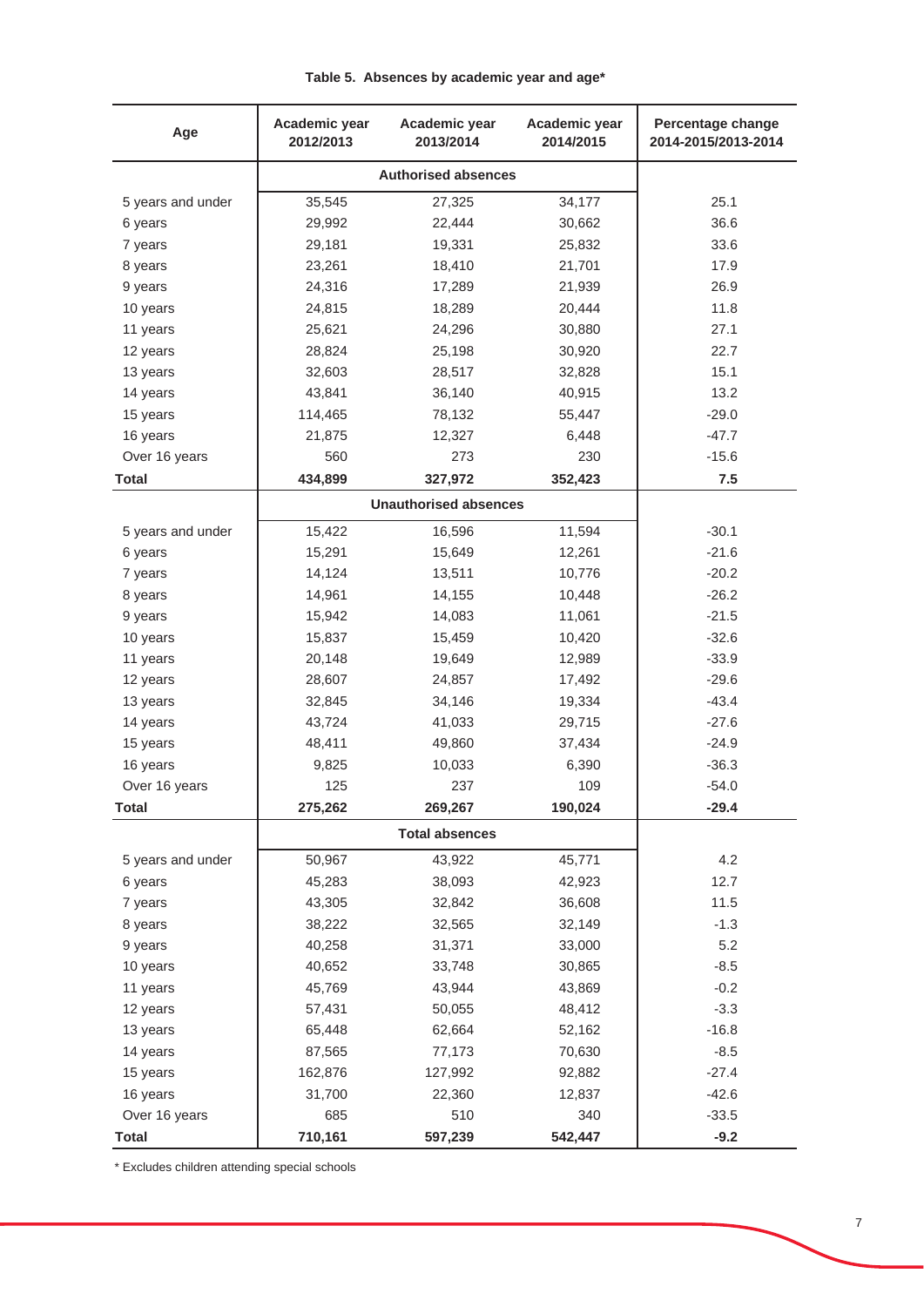| Age               | Academic year<br>2012/2013 | Academic year<br>2013/2014   | Academic year<br>2014/2015 |  |  |
|-------------------|----------------------------|------------------------------|----------------------------|--|--|
|                   | <b>Authorised absences</b> |                              |                            |  |  |
| 5 years and under | 9.2                        | 6.5                          | 8.2                        |  |  |
| 6 years           | 7.7                        | 5.6                          | 7.1                        |  |  |
| 7 years           | 7.4                        | 5.0                          | 6.5                        |  |  |
| 8 years           | 6.0                        | 4.7                          | 5.5                        |  |  |
| 9 years           | 6.1                        | 4.5                          | 5.6                        |  |  |
| 10 years          | 6.3                        | 4.5                          | 5.2                        |  |  |
| 11 years          | 6.3                        | 6.1                          | 7.4                        |  |  |
| 12 years          | 6.7                        | 6.3                          | 7.8                        |  |  |
| 13 years          | 7.5                        | 6.5                          | 8.2                        |  |  |
| 14 years          | 9.5                        | 8.3                          | 9.2                        |  |  |
| 15 years          | 23.8                       | 16.8                         | 12.7                       |  |  |
| 16 years          | 42.5                       | 22.4                         | 15.6                       |  |  |
| Over 16 years     | 33.0                       | 10.1                         | 6.6                        |  |  |
| <b>Total</b>      | 9.4                        | 7.2                          | 7.7                        |  |  |
|                   |                            | <b>Unauthorised absences</b> |                            |  |  |
| 5 years and under | 4.0                        | 4.0                          | $2.8\,$                    |  |  |
| 6 years           | 3.9                        | 3.9                          | 2.8                        |  |  |
| 7 years           | 3.6                        | 3.5                          | 2.7                        |  |  |
| 8 years           | 3.9                        | 3.6                          | 2.6                        |  |  |
| 9 years           | 4.0                        | 3.6                          | 2.8                        |  |  |
| 10 years          | 4.0                        | 3.8                          | 2.7                        |  |  |
| 11 years          | $5.0$                      | 4.9                          | 3.1                        |  |  |
| 12 years          | 6.6                        | 6.2                          | 4.4                        |  |  |
| 13 years          | 7.6                        | 7.8                          | 4.8                        |  |  |
| 14 years          | 9.5                        | 9.4                          | 6.7                        |  |  |
| 15 years          | 10.1                       | 10.7                         | 8.6                        |  |  |
| 16 years          | 19.1                       | 18.2                         | 15.5                       |  |  |
| Over 16 years     | 7.4                        | 8.8                          | 3.1                        |  |  |
| <b>Total</b>      | 6.0                        | 5.9                          | 4.2                        |  |  |
|                   |                            | <b>Total absences</b>        |                            |  |  |
| 5 years and under | 13.2                       | 10.5                         | 10.9                       |  |  |
| 6 years           | 11.7                       | 9.6                          | 10.0                       |  |  |
| 7 years           | 11.0                       | 8.4                          | 9.1                        |  |  |
| 8 years           | 9.8                        | 8.4                          | 8.2                        |  |  |
| 9 years           | 10.0                       | 8.1                          | 8.4                        |  |  |
| 10 years          | 10.4                       | 8.4                          | 7.9                        |  |  |
| 11 years          | 11.3                       | 11.0                         | 10.5                       |  |  |
| 12 years          | 13.3                       | 12.5                         | 12.2                       |  |  |
| 13 years          | 15.1                       | 14.2                         | 13.0                       |  |  |
| 14 years          | 19.0                       | 17.6                         | 16.0                       |  |  |
| 15 years          | 33.9                       | 27.5                         | 21.3                       |  |  |
| 16 years          | 61.6                       | 40.6                         | 31.1                       |  |  |
| Over 16 years     | 40.3                       | 18.9                         | 9.7                        |  |  |
| <b>Total</b>      | 15.4                       | 13.0                         | 11.9                       |  |  |

### **Table 6. Average absences by academic year and age\***

\* Excludes children attending special schools

Note: Averages are compiled on the basis of the entire student population as present in news release No: 202/2016.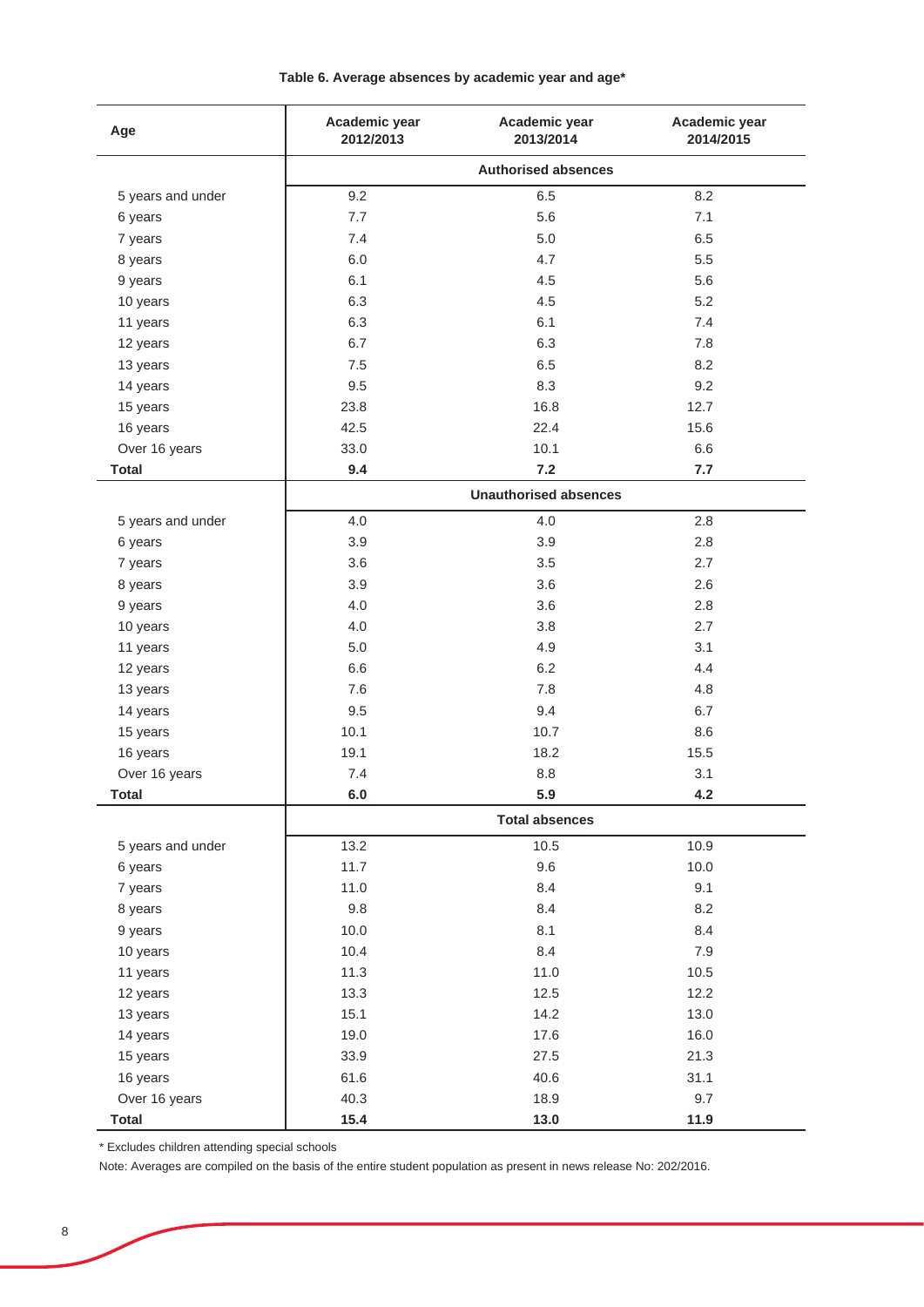| <b>District</b>  | Academic year<br>2012/2013   | Academic year <sup>1</sup><br>2013/2014 | Academic year<br>2014/2015 | Percentage change<br>2014-2015/2013-2014 |
|------------------|------------------------------|-----------------------------------------|----------------------------|------------------------------------------|
|                  | <b>Authorised absences</b>   |                                         |                            |                                          |
| Southern Harbour | 69,015                       | 49,754                                  | 46,923                     | $-5.7$                                   |
| Northern Harbour | 113,400                      | 71,214                                  | 87,781                     | 23.3                                     |
| South Eastern    | 35,938                       | 34,550                                  | 36,527                     | 5.7                                      |
| Western          | 24,570                       | 12,840                                  | 13,346                     | 3.9                                      |
| Northern         | 45,340                       | 39,550                                  | 33,074                     | $-16.4$                                  |
| Gozo and Comino  | 21,517                       | 11,642                                  | 15,752                     | 35.3                                     |
| Total            | 309,780                      | 219,550                                 | 233,403                    | 6.3                                      |
|                  | <b>Unauthorised absences</b> |                                         |                            |                                          |
| Southern Harbour | 61,356                       | 52,363                                  | 37,535                     | $-28.3$                                  |
| Northern Harbour | 88,081                       | 85,732                                  | 61,517                     | $-28.2$                                  |
| South Eastern    | 32,011                       | 32,625                                  | 18,716                     | $-42.6$                                  |
| Western          | 13,750                       | 11,021                                  | 5,468                      | $-50.4$                                  |
| Northern         | 41,572                       | 42,484                                  | 22,313                     | $-47.5$                                  |
| Gozo and Comino  | 10,261                       | 11,284                                  | 6,580                      | $-41.7$                                  |
| <b>Total</b>     | 247,031                      | 235,509                                 | 152,129                    | $-35.4$                                  |
|                  | <b>Total absences</b>        |                                         |                            |                                          |
| Southern Harbour | 130,371                      | 102,117                                 | 84,458                     | $-17.3$                                  |
| Northern Harbour | 201,481                      | 156,946                                 | 149,298                    | $-4.9$                                   |
| South Eastern    | 67,949                       | 67,175                                  | 55,243                     | $-17.8$                                  |
| Western          | 38,320                       | 23,861                                  | 18,814                     | $-21.2$                                  |
| Northern         | 86,912                       | 82,034                                  | 55,387                     | $-32.5$                                  |
| Gozo and Comino  | 31,778                       | 22,926                                  | 22,332                     | $-2.6$                                   |
| Total            | 556,811                      | 455,059                                 | 385,532                    | $-15.3$                                  |

## **Table 7. Absences in state schools by academic year and school's district\***

\* Excludes children attending special schools

<sup>1</sup> Revised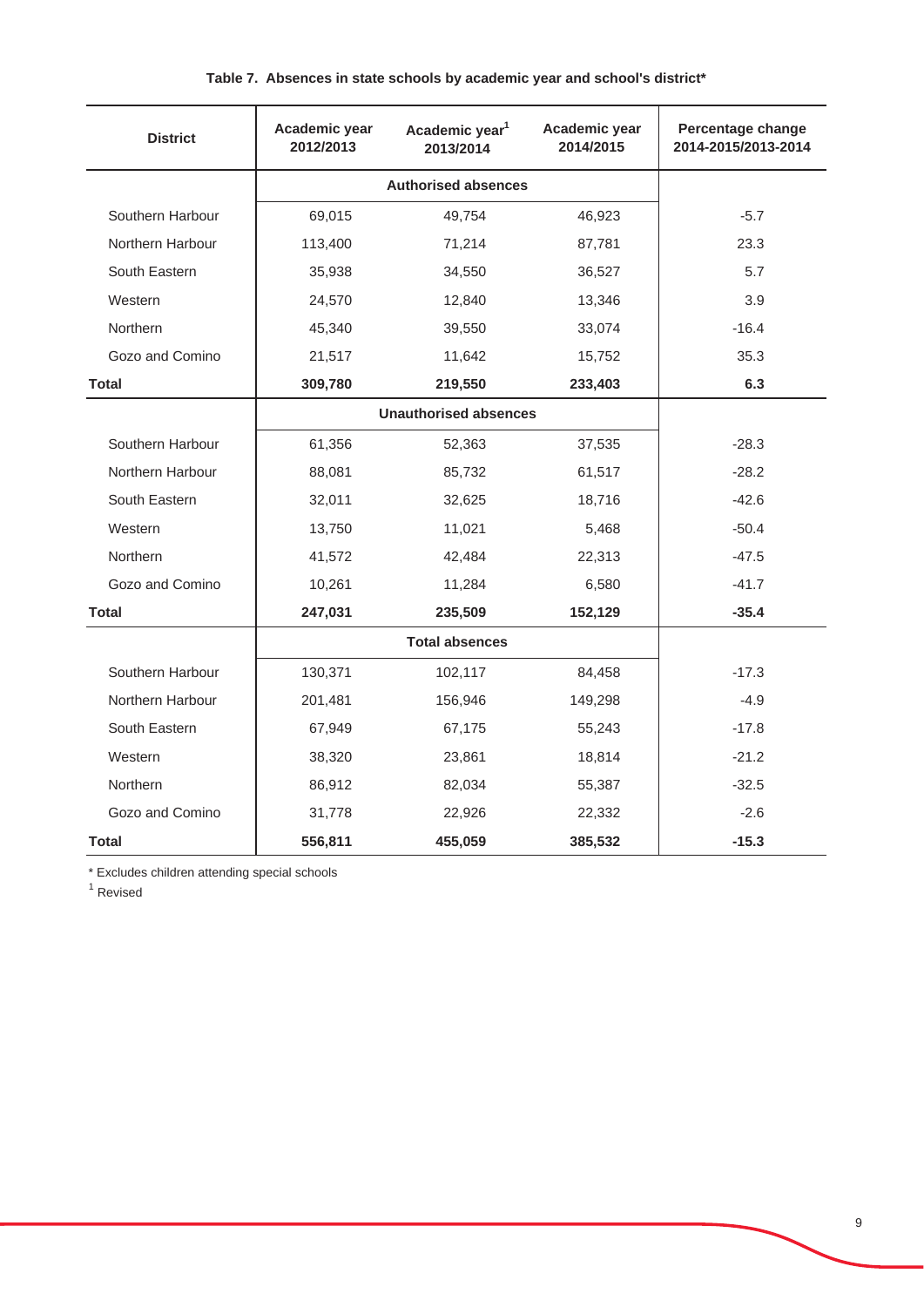## **Table 8. Average absences in state schools by academic year and school's district\***

| <b>District</b>  | Academic year<br>2012/2013   | Academic year <sup>1</sup><br>2013/2014 | Academic year<br>2014/2015 |  |  |
|------------------|------------------------------|-----------------------------------------|----------------------------|--|--|
|                  | <b>Authorised absences</b>   |                                         |                            |  |  |
| Southern Harbour | 19.1                         | 9.8                                     | 9.3                        |  |  |
| Northern Harbour | 10.2                         | 8.6                                     | 10.6                       |  |  |
| South Eastern    | 9.1                          | 9.2                                     | 9.5                        |  |  |
| Western          | 11.7                         | 6.8                                     | 7.0                        |  |  |
| Northern         | 14.0                         | 9.3                                     | 8.2                        |  |  |
| Gozo and Comino  | 9.4                          | 5.4                                     | 8.3                        |  |  |
| <b>Total</b>     | 11.8                         | 8.7                                     | 9.3                        |  |  |
|                  | <b>Unauthorised absences</b> |                                         |                            |  |  |
| Southern Harbour | 16.9                         | 10.3                                    | 7.4                        |  |  |
| Northern Harbour | 8.0                          | 10.4                                    | 7.4                        |  |  |
| South Eastern    | 8.1                          | 8.7                                     | 4.9                        |  |  |
| Western          | 6.5                          | 5.8                                     | 2.9                        |  |  |
| Northern         | 12.8                         | 10.0                                    | 5.6                        |  |  |
| Gozo and Comino  | 4.5                          | 5.2                                     | 3.5                        |  |  |
| <b>Total</b>     | 9.4                          | 9.3                                     | 6.1                        |  |  |
|                  | <b>Total absences</b>        |                                         |                            |  |  |
| Southern Harbour | 36.0                         | 20.1                                    | 16.7                       |  |  |
| Northern Harbour | 18.2                         | 19.0                                    | 18.0                       |  |  |
| South Eastern    | 17.2                         | 17.8                                    | 14.4                       |  |  |
| Western          | 18.2                         | 12.6                                    | 9.9                        |  |  |
| Northern         | 26.9                         | 19.4                                    | 13.8                       |  |  |
| Gozo and Comino  | 13.9                         | 10.6                                    | 11.7                       |  |  |
| <b>Total</b>     | 21.2                         | 17.9                                    | 15.4                       |  |  |

\* Excludes children attending special schools

<sup>1</sup> Revised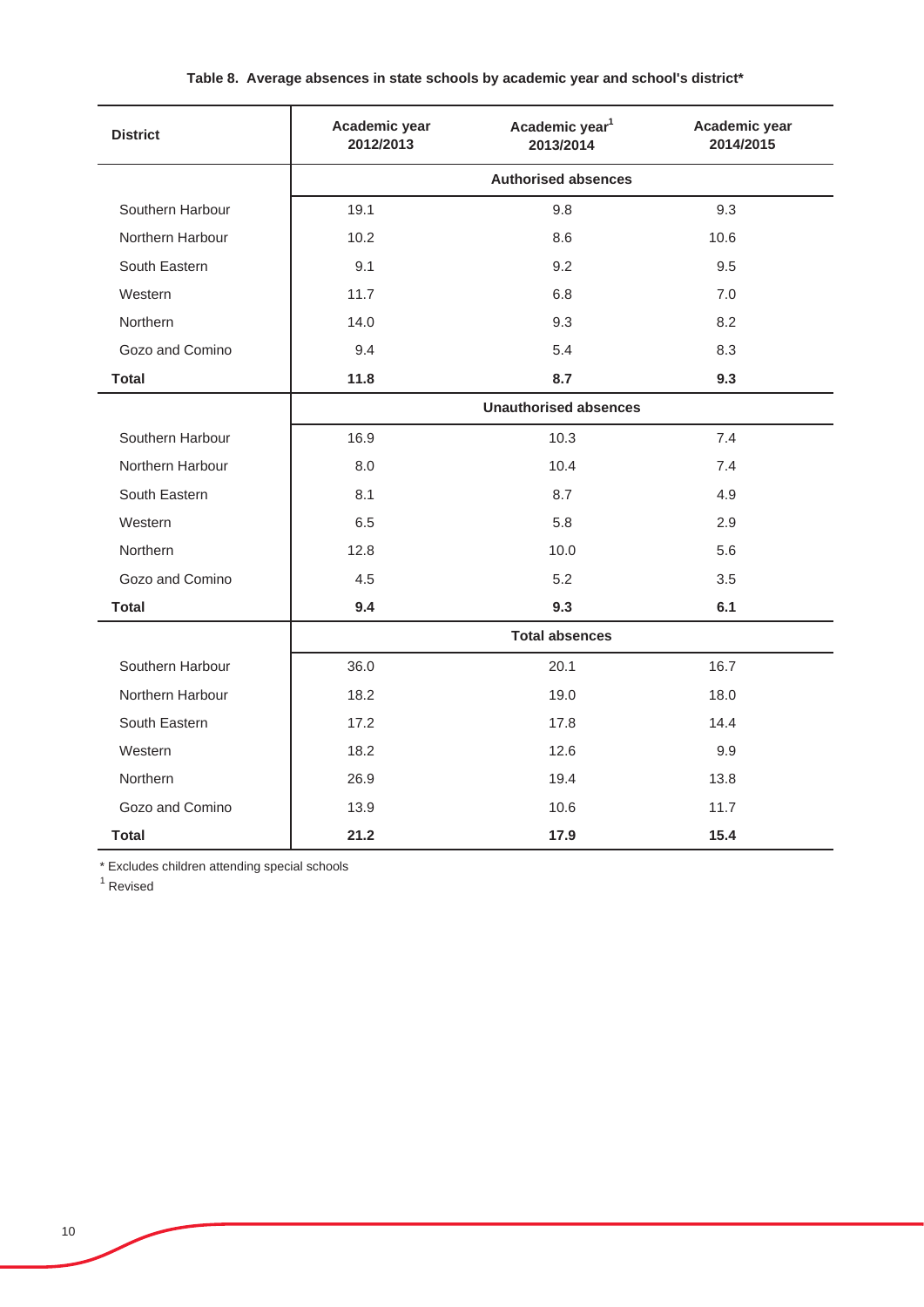

## **Map 1. Average number of absences by students' locality of residence**